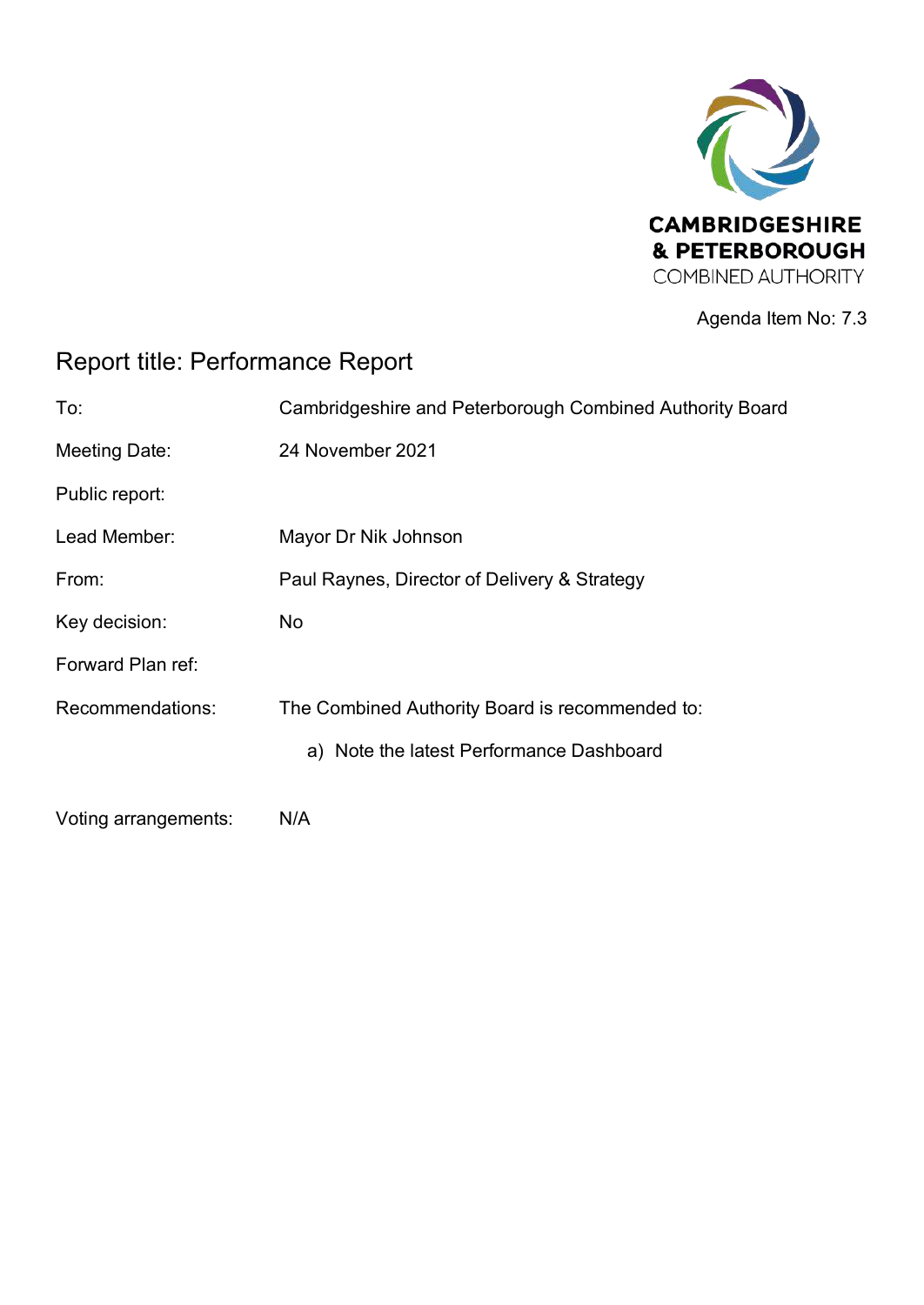#### 1. Purpose

1.1 This provides the latest performance report for November 2021.

#### 2. Background

- 2.1 Appendix 1 includes the November 2021 Performance Dashboard. This looks at the performance of the Combined Authority's projects, and updates on metrics showing progress against the Devolution Deal:
	- Prosperity (measured by Gross Value Added or GVA);
	- Housing;
	- Jobs.
- 2.2 As there have been no updates to the National Statistics metrics from the previous report, Appendix 1, underneath each graph, offers a narrative on how the region has been impacted by Covid and gives an indication of what the future data may show by looking at other datasets.
- 2.3 The Board will note that the draft Sustainable Growth Ambition Statement included in the paper at agenda item 2.2 for this meeting proposes that officers should develop a more sophisticated suite of outcome-based performance measures to reflect the investment themes set out in that document. A proposal for future performance reporting arrangements with a stronger outcome focus will be brought forward to the January meeting of the Board.
- 2.4 The project RAG ratings continue to be updated monthly as part of our standard management processes, and the Dashboard includes ratings for the Combined Authority's Key Projects based on outturn data from the end of October 2021.

### Significant Implications

- 3. Financial Implications
- 3.1 There are no direct financial implications.
- 4. Legal Implications
- 4.1 The Report accords with CPCA's Constitution (November 2020) Chapter 4 para 2 and powers under Park 4 Article 11 of the Cambridgeshire and Peterborough Combined Authority Order 2017 (SI 2017/251)
- 4.2 The meeting shall be conducted in accordance with Parts 2 and 3 of the Local Authorities and Police and Crime Panels (Coronavirus) (Flexibility of Local Authority and Police and Crime Panel Meetings) (England and Wales) Regulations 2020.